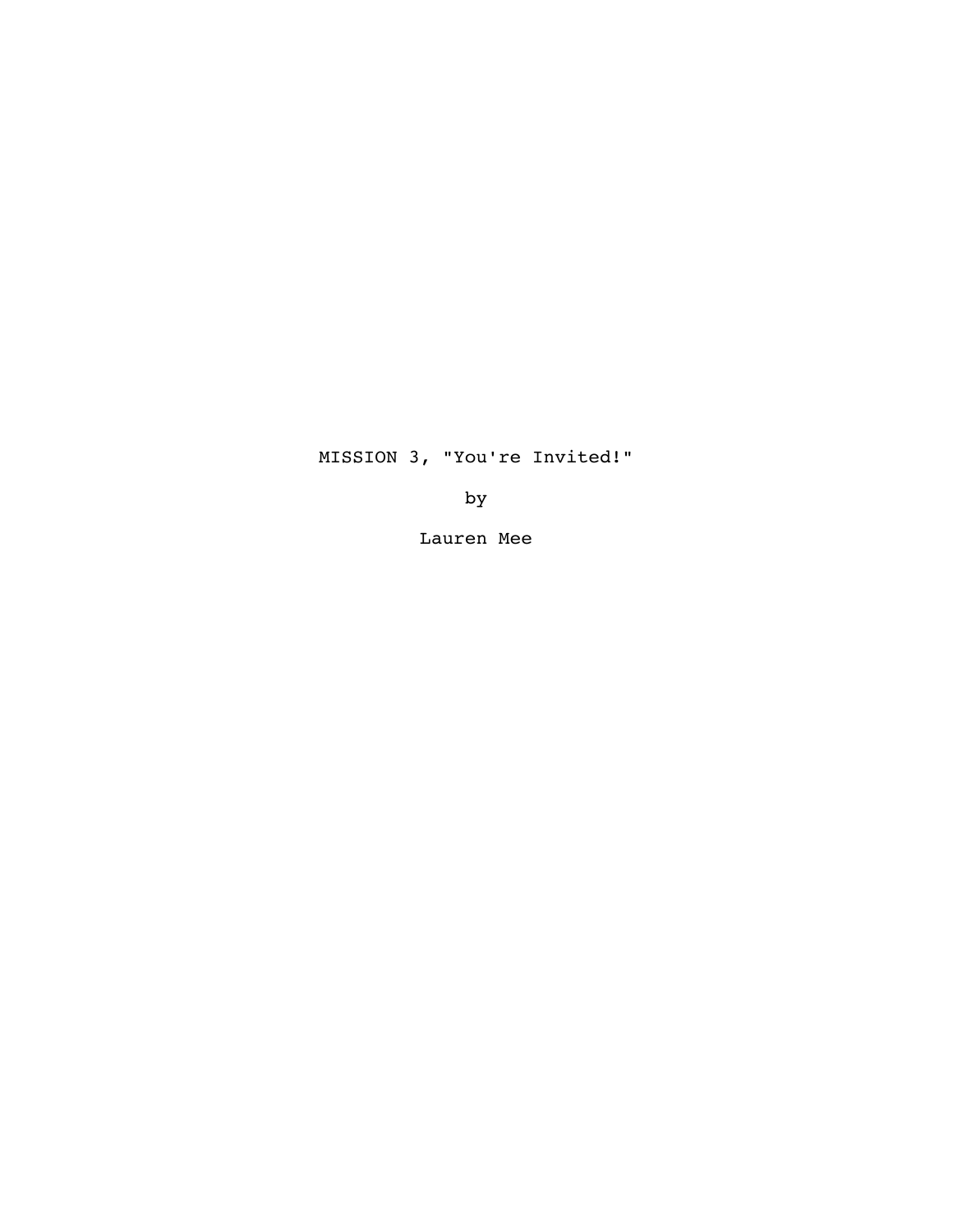Glass rains down over the dance floor as a stretch limousine comes crashing through the window. The PROTAGONIST, PIERCE, and SHAUNDI watch it with awe as it comes to a halt in the center of the room.

#### PIERCE

Damn.

The side door opens and Maude steps out with a red boa around her neck and a minigun in her hands.

> MAUDE I was afraid you wouldn't show. I'm pleased to see you have some manners.

PROTAGONIST So what, no memorial service?

MAUDE Not today. My people, my *family* did not give their lives to become fresh meat for the media piranha.

PIERCE Okay, I'll bite. What'd they do it for, then?

She lets out a sharp whistle.

MAUDE

They wanted to be the first to greet you in hell.

Every door on the limo is thrown open at once, massive brute nurses and armed elders file out into the room. Intense music starts playing from the ballroom speakers.

> PROTAGONIST If you were smart you would've just given your speech and gone home.

MAUDE I'm allowed a fit of passion.

MAUDE snaps her fingers. Her people raise their weapons. The Saints raise theirs.

> SHAUNDI It's your funeral.

MAUDE I don't intend to die alone.